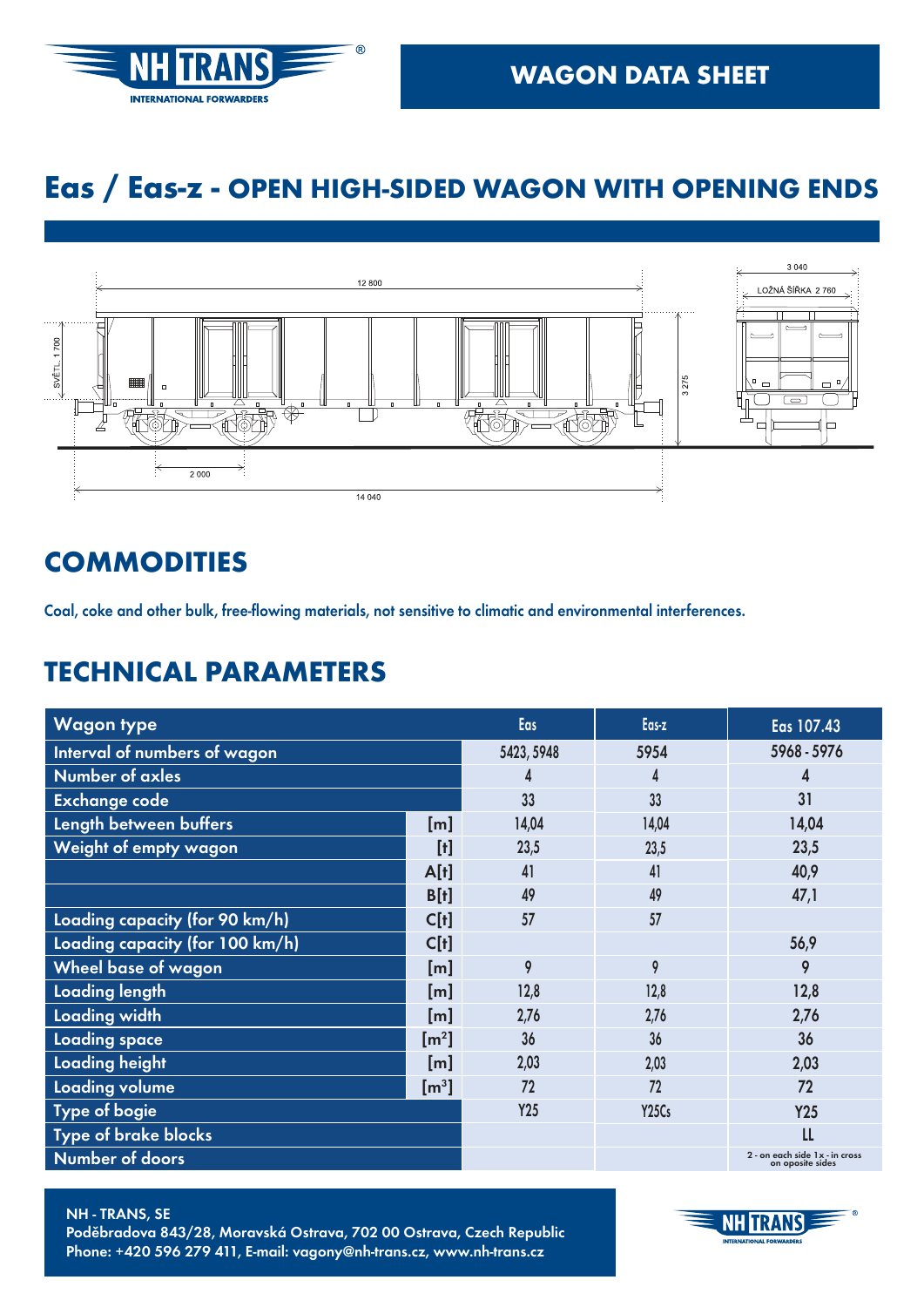

## **Fals-z - OPEN WAGON WITH GRAVITY UNLOADING**



#### **COMMODITIES**

Coal, coke, other bulk goods, not sensitive to climatic and environmental interferences.

| <b>Wagon type</b>               | Fals-z                    |            |
|---------------------------------|---------------------------|------------|
| Interval of numbers of wagon    |                           | 6650, 6653 |
| <b>Number of axles</b>          |                           | 4          |
| Exchange code                   |                           | 33         |
| Length between numbers          | [ <sub>m</sub> ]          | 12,34      |
| Weight of empty wagons          | $\llbracket 0 \rrbracket$ | 23,7       |
|                                 | A[t]                      | 36         |
|                                 | B[t]                      | 49         |
| Loading capacity (for 100 km/h) | C[t]                      | 57         |
| Wheel base of wagon             | [m]                       | 6,3        |
| Loading openings                | number                    |            |
|                                 | length[m]                 | 11,4       |
|                                 | width [m]                 | 1,85       |
| Loading volume                  | $\mathsf{[m^3]}$          | 60         |

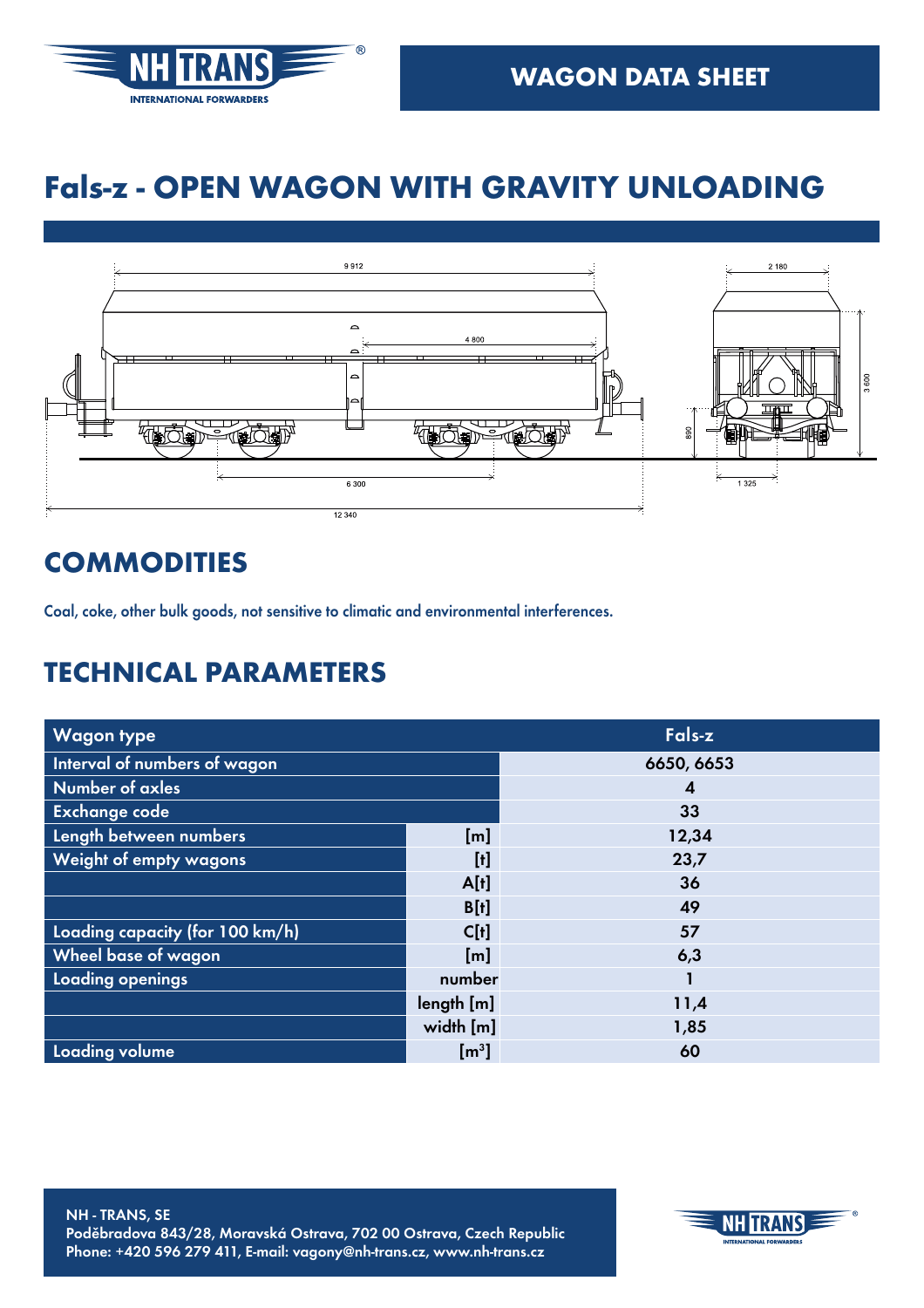

## **Res-z / Regs-z - FLAT WAGON**



## **COMMODITIES**

Long and piece cargo such as timber, poles and other bar material, not sensitive to climatic and environmental interferences.

| <b>Wagon type</b>                            |                           | Res-z            | Regs-z |
|----------------------------------------------|---------------------------|------------------|--------|
| Interval of numbers of wagon                 |                           | 3937             | 3923   |
| Number of axles                              |                           | $\boldsymbol{4}$ | 4      |
| <b>Exchange code</b>                         |                           | 33               | 33     |
| Length between buffers                       | [m]                       | 19,9             | 19,9   |
| Weight of empty wagon                        |                           | 25               | 25     |
|                                              | A[t]                      | 40               | 40     |
|                                              | B[t]                      | 48               | 48     |
| Loading capacity (for 100 km/h)              | C[t]                      | 56               | 56     |
| Wheel base of wagon                          | [m]                       | 14,86            | 14,86  |
| <b>Loading length</b>                        | [m]                       | 18,5             | 18,5   |
| Loading width                                | [m]                       | 2,64             | 2,64   |
| Loading space                                | $\left[\text{m}^2\right]$ | 49               | 49     |
| <b>Height of side-wall</b>                   | [m]                       | 0,5              | 0,5    |
| <b>Height of stanchion</b>                   | [m]                       | 1,3              | 1,3    |
| Number of mandrels for securing of container |                           |                  | 8      |

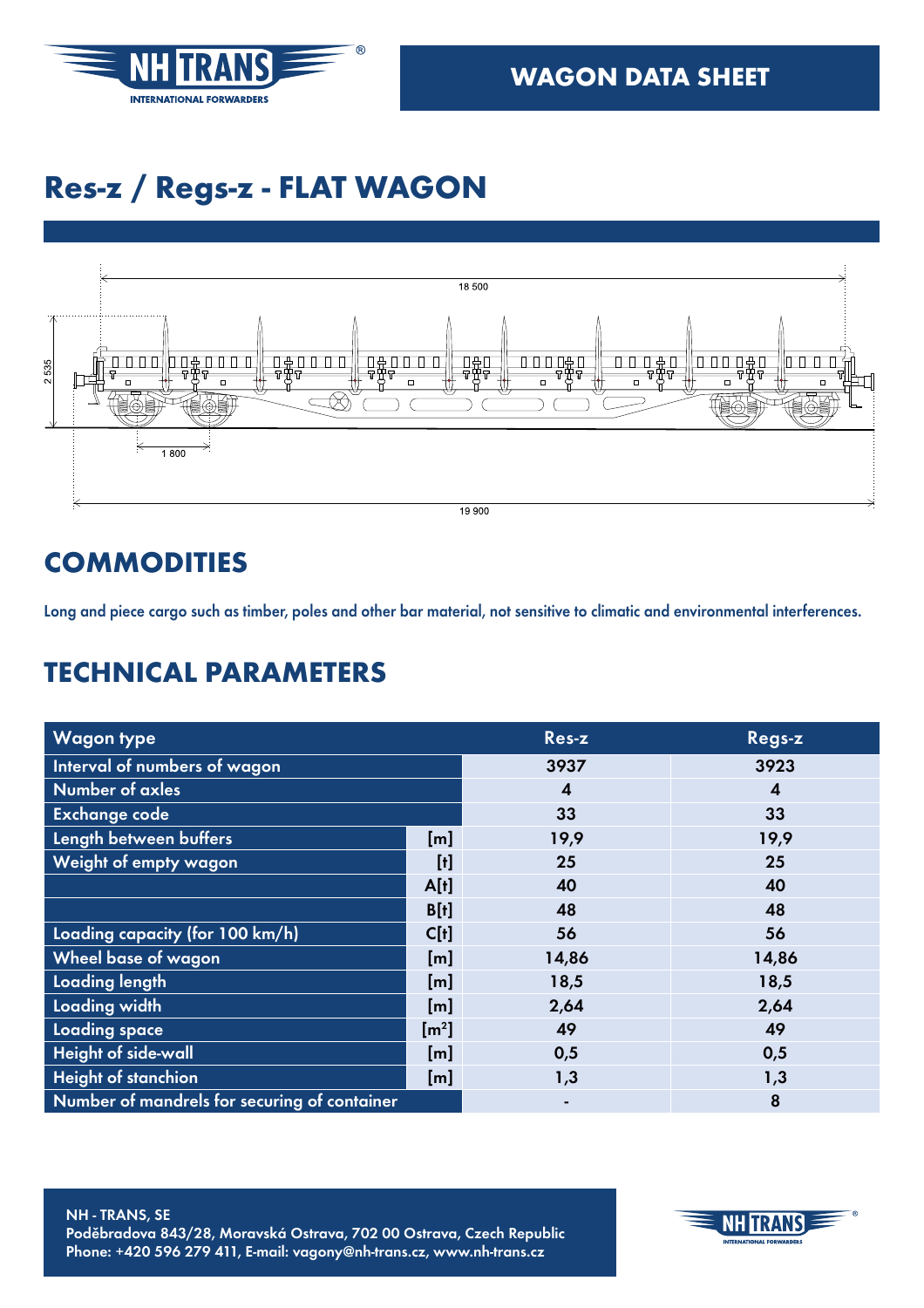

# **Sgs-z / Sgss-z - FLAT WAGON**



#### **COMMODITIES**

Containers, road vehicles, machinery, metallurgical and construction products, non sensitive to climatic or environmental interferences.

| <b>Wagon type</b>               |                                                                                                                                                                                                                                                                                                                                                                                                                                                                                                                                                                                                  | Sgs-z            | Sgss-z                  |
|---------------------------------|--------------------------------------------------------------------------------------------------------------------------------------------------------------------------------------------------------------------------------------------------------------------------------------------------------------------------------------------------------------------------------------------------------------------------------------------------------------------------------------------------------------------------------------------------------------------------------------------------|------------------|-------------------------|
| Interval of numbers of wagon    |                                                                                                                                                                                                                                                                                                                                                                                                                                                                                                                                                                                                  | 4542             | 4549                    |
| <b>Number of axles</b>          |                                                                                                                                                                                                                                                                                                                                                                                                                                                                                                                                                                                                  | $\boldsymbol{4}$ | $\overline{\mathbf{4}}$ |
| <b>Exchange code</b>            |                                                                                                                                                                                                                                                                                                                                                                                                                                                                                                                                                                                                  | 33               | 33                      |
| Length between buffers          | [m]                                                                                                                                                                                                                                                                                                                                                                                                                                                                                                                                                                                              | 20,64            | 20,64                   |
| Weight of empty wagon           | $[!]% \centering \subfloat[\centering]{{\includegraphics[width=0.28\textwidth]{figs-pr2.png}}% \qquad \subfloat[\centering]{{\includegraphics[width=0.28\textwidth]{figs-pr2.png}}% \qquad \subfloat[\centering]{{\includegraphics[width=0.28\textwidth]{figs-pr2.png}}% \qquad \subfloat[\centering]{{\includegraphics[width=0.28\textwidth]{figs-pr2.png}}% \qquad \subfloat[\centering]{{\includegraphics[width=0.28\textwidth]{figs-pr2.png}}% \qquad \subfloat[\centering]{{\includegraphics[width=0.28\textwidth]{figs-pr2.png}}% \qquad \subfloat[\centering]{{\includegraphics[width=0.$ | 25               | 25                      |
|                                 | A[t]                                                                                                                                                                                                                                                                                                                                                                                                                                                                                                                                                                                             | 40               | 40                      |
|                                 | B[t]                                                                                                                                                                                                                                                                                                                                                                                                                                                                                                                                                                                             | 48               | 48                      |
| Loading capacity (for 100 km/h) | C[t]                                                                                                                                                                                                                                                                                                                                                                                                                                                                                                                                                                                             | 56               | 56                      |
| Wheel base of wagon             | [m]                                                                                                                                                                                                                                                                                                                                                                                                                                                                                                                                                                                              | 15,6             | 15,6                    |
| Loading length                  | [m]                                                                                                                                                                                                                                                                                                                                                                                                                                                                                                                                                                                              | 19,2             | 19,2                    |
| Loading width                   | [m]                                                                                                                                                                                                                                                                                                                                                                                                                                                                                                                                                                                              | 2,45             | 2,45                    |
| Loading space                   | $\left[\text{m}^2\right]$                                                                                                                                                                                                                                                                                                                                                                                                                                                                                                                                                                        | 47,2             | 47,2                    |
| Height of front-wall            | [m]                                                                                                                                                                                                                                                                                                                                                                                                                                                                                                                                                                                              | 0,6              | 0,6                     |
| <b>Height of stanchion</b>      | [m]                                                                                                                                                                                                                                                                                                                                                                                                                                                                                                                                                                                              | 1,4              | 1,4                     |